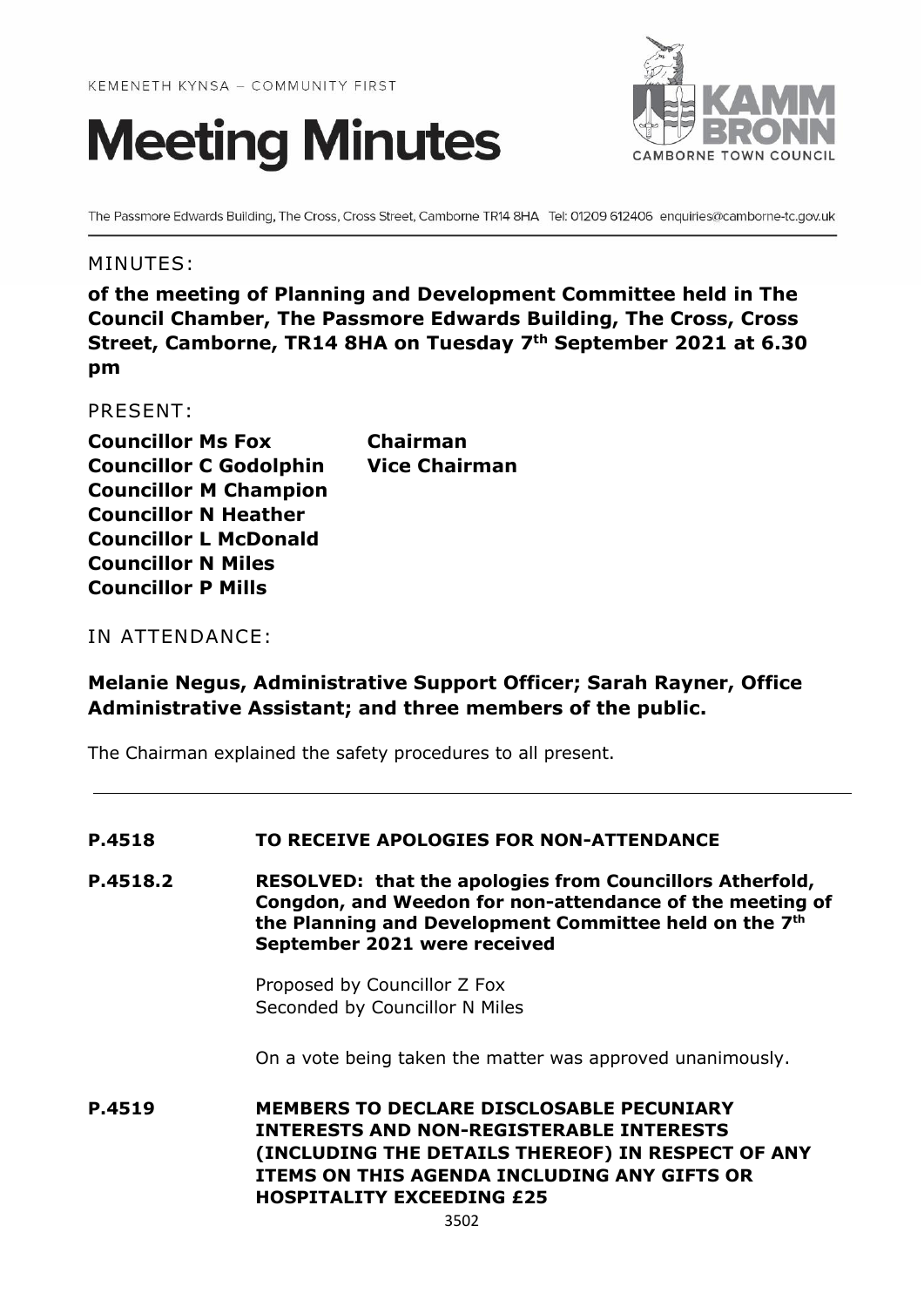There were no declarations of interests.

# **P.4520 TO APPROVE WRITTEN REQUEST(S) FOR DISPENSATIONS**

There were no dispensation requests.

#### **P.4521 CHAIRMAN'S ANNOUNCEMENTS**

The meeting Clerk informed members of iPad use with sim cards for site visits and asked that anyone desperately in need of this facility to inform the office.

E-mails from Planning Officer's containing initial comments on applications, forwarded to members, were for information during the meetings and did not require responses from the members to the office.

#### **P.4522 TO RECEIVE AND APPROVE THE MINUTES OF THE MEETING OF THIS COMMITTEE HELD ON THE 3 RD AUGUST 2021 AND THE CHAIRMAN TO SIGN THEM**

# **P.4522.2 RESOLVED: that the Minutes of the meeting of the Planning and Development Committee held on the 3 rd August 2021 were received, approved, and signed by the Chairman**

Proposed by Councillor Z Fox Seconded by Councillor C Godolphin

On a vote being taken the matter was approved unanimously by those entitled to vote.

#### **P.4523 MATTERS ARISING, FOR INFORMATION ONLY, WHERE NOT INCLUDED BELOW**

There were no matters arising.

## **P.4522 TO CONSIDER APPENDIX 1 PLANNING APPLICATIONS RECEIVED FROM CORNWALL COUNCIL AND DEALT WITH UNDER THE DELEGATED PROCEDURE IN ACCORDANCE WITH MINUTE P.3280.3**

The Committee considered the recommendations of the Chairman and Vice Chairman for Appendix 1 Applications and it was duly proposed and seconded that Cornwall Council be advised accordingly.

# **P.4522.2 RESOLVED: that Camborne Town Council responds to Cornwall Council that it has no objection to Planning Applications 21/131 (PA21/06265), 21/134 (PA21/07211), 21/135 (PA21/07109), 21/136**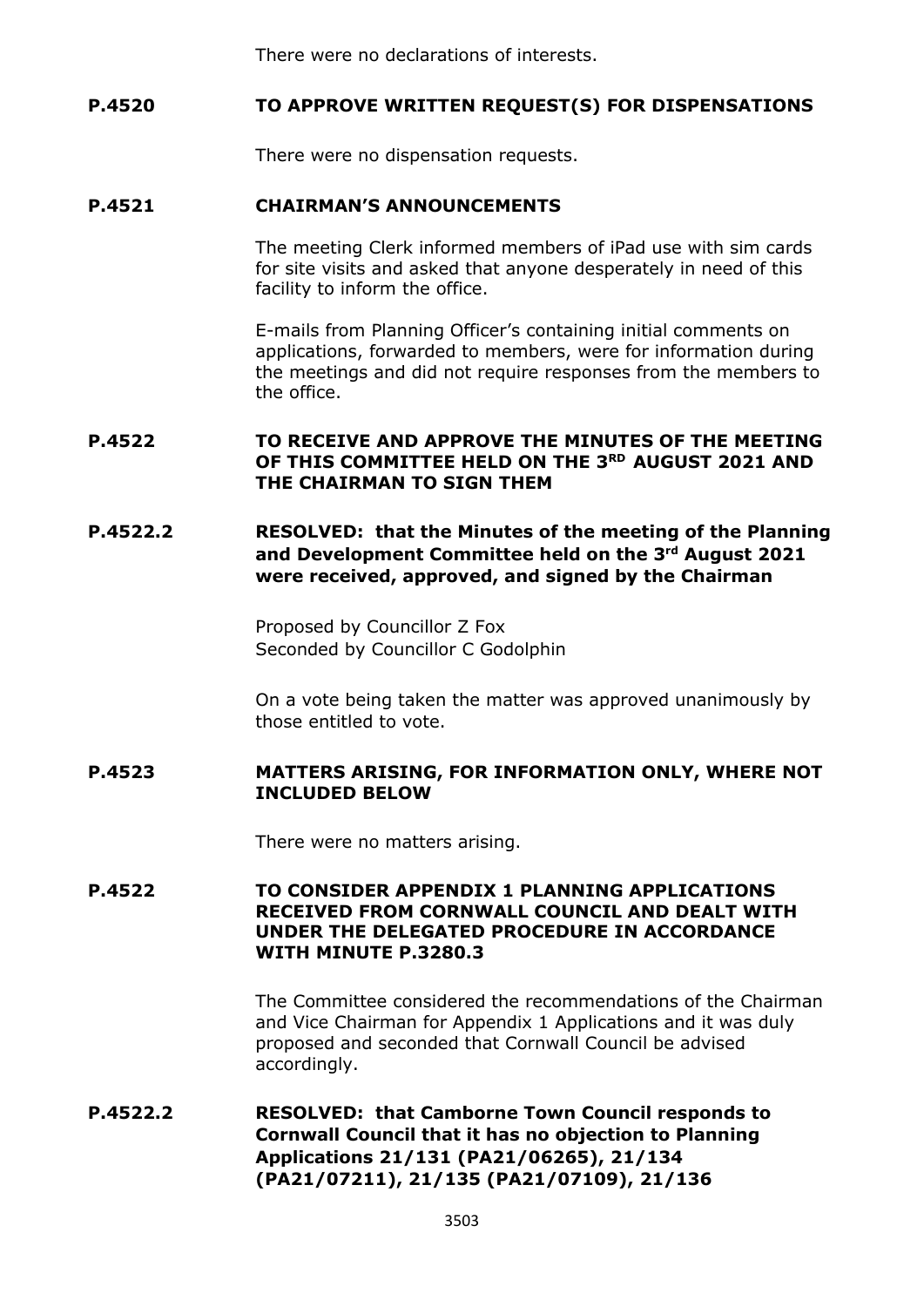# **(PA21/07281), and 21/141 (PA21/07573). No objection to 21/139 (PA21/07612), subject to appropriate replacements.**

Proposed by Councillor Z Fox Seconded by Councillor C Godolphin

On a vote being taken the matter was approved unanimously.

**P.4523 PUBLIC PARTICIPATION (SUBJECT TO STANDING ORDER 90 MEMBERS OF THE PUBLIC ARE PERMITTED TO MAKE REPRESENTATIONS, ANSWER QUESTIONS AND GIVE EVIDENCE IN RESPECT OF ANY ITEM OF BUSINESS INCLUDED IN THE AGENDA, UP TO A MAXIMUM OF FIFTEEN MINUTES)**

#### **TO CONSIDER APPENDIX 2 PLANNING APPLICATIONS RECEIVED FROM CORNWALL COUNCIL**

The Chairman brought forward planning applications 21/140 (PA21/07438), 21/144 (PA21/07568), and 21/149 (PA21/07467), as there were members of the public present wishing to speak them.

Two Members of the public spoke in support planning applications 21/140 (PA21/07438) and 21/144 (PA21/07568).

**P.4523.2 RESOLVED: that Camborne Town Council respond to Cornwall Council that it recommends refusal of planning application 21/140 (PA21/07438) as it would have an adverse environmental impact to trees and habitat, the area was already over developed and the drainage did not appear to be sufficient. The site was an important green break in the town, and is intrinsic to the character of the area. The Town Council supports the comments submitted by the WHS Officer**

> Proposed by Councillor Z Fox Seconded by Councillor N Miles

On a vote being taken the matter was approved unanimously.

**P.4523.3 RESOLVED: that Camborne Town Council respond to Cornwall Council that it can offer no comment on planning application 21/144 (PA21/07568), due to the lack of evidence of continued use** 

> Proposed by Councillor C Godolphin Seconded by Councillor M Champion

On a vote being taken the matter was approved by a Majority.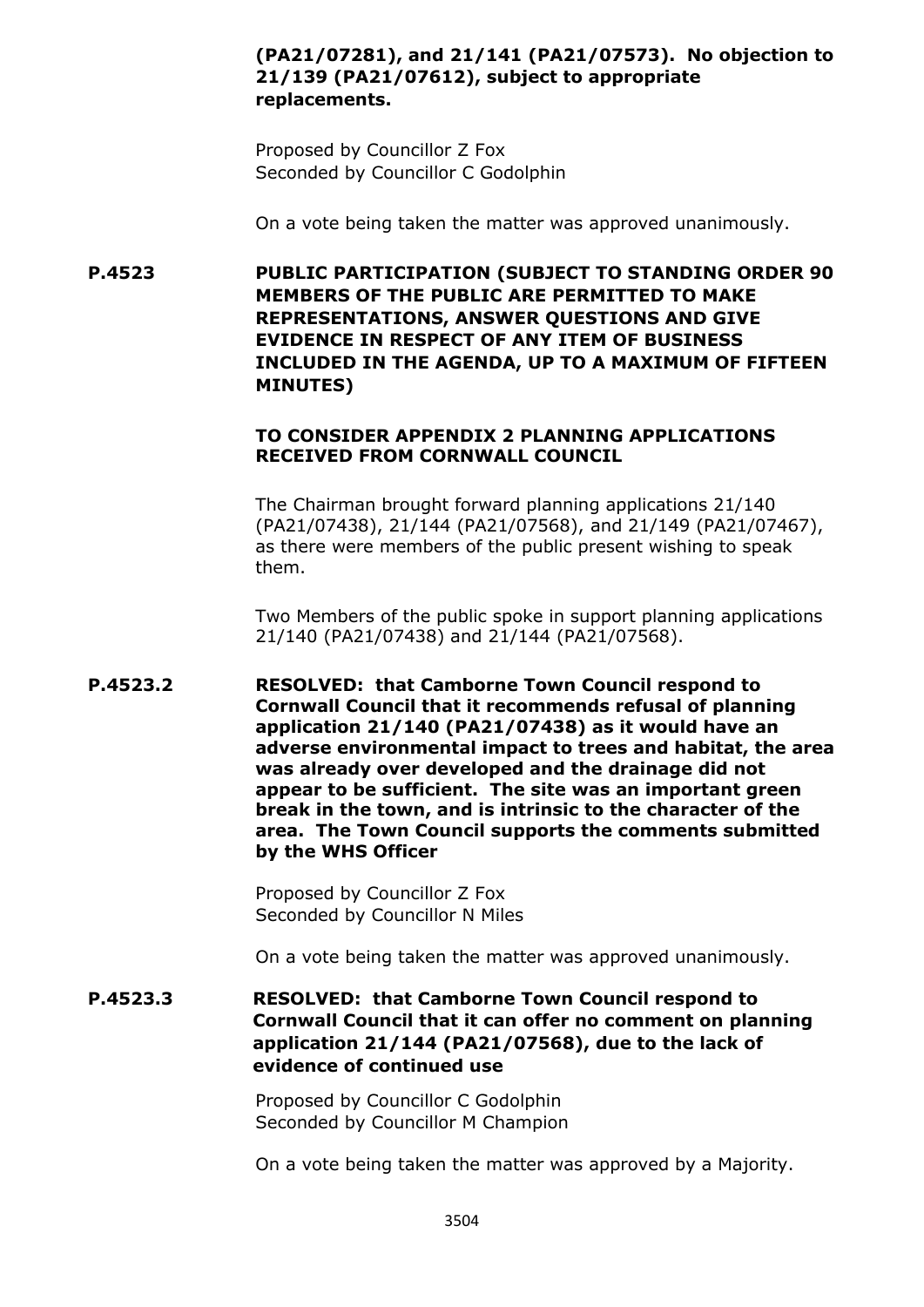One member of the public left the meeting at 7.08.

# **P.4523.4 RESOLVED: that Camborne Town Council responds to Cornwall Council that it has no objection to Planning Application 21/149 (PA21/07467)**

Proposed by Councillor C Godolphin Seconded by Councillor N Miles

On a vote being taken the matter was approved unanimously.

Two members of the public left the meeting at 7.10 pm.

## **P.4523.5 RESOLVED: that Camborne Town Council responds to Cornwall Council that it has no objection to Planning Application 21/124 (PA21/07241)**

Proposed by Councillor L McDonald Seconded by Councillor C Godolphin

On a vote being taken the matter was approved Unanimously.

## **P.4523.6 RESOLVED: that Camborne Town Council respond to Cornwall Council that it has no objection that planning application 21/126 (PA21/07069)**

Proposed by Councillor Z Fox Seconded by Councillor P Mills

On a vote being taken the matter was approved unanimously.

## **P.4523.7 RESOLVED: that Camborne Town Council responds to Cornwall Council that it has no objection to planning application 21/127 (PA21/06358)**

Proposed by Councillor N Miles Seconded by Councillor L McDonald

On a vote being taken the matter was approved unanimously.

#### **P.4523.8 RESOLVED: that Camborne Town Council responds to Cornwall Council that it has no comments on Planning Application 21/128 (PA21/07947), as it has already been decided by Cornwall Council**

Proposed by Councillor L McDonald Seconded by Councillor Z Fox

On a vote being taken the matter was approved by a Majority.

**P.4523.9 RESOLVED: that Camborne Town Council responds to Cornwall Council that it recommends refusal of Planning Application 21/129 (PA21/07194), on the grounds of, Scale, Style, it is aesthetically unsightly, and does not compliment the surrounding area**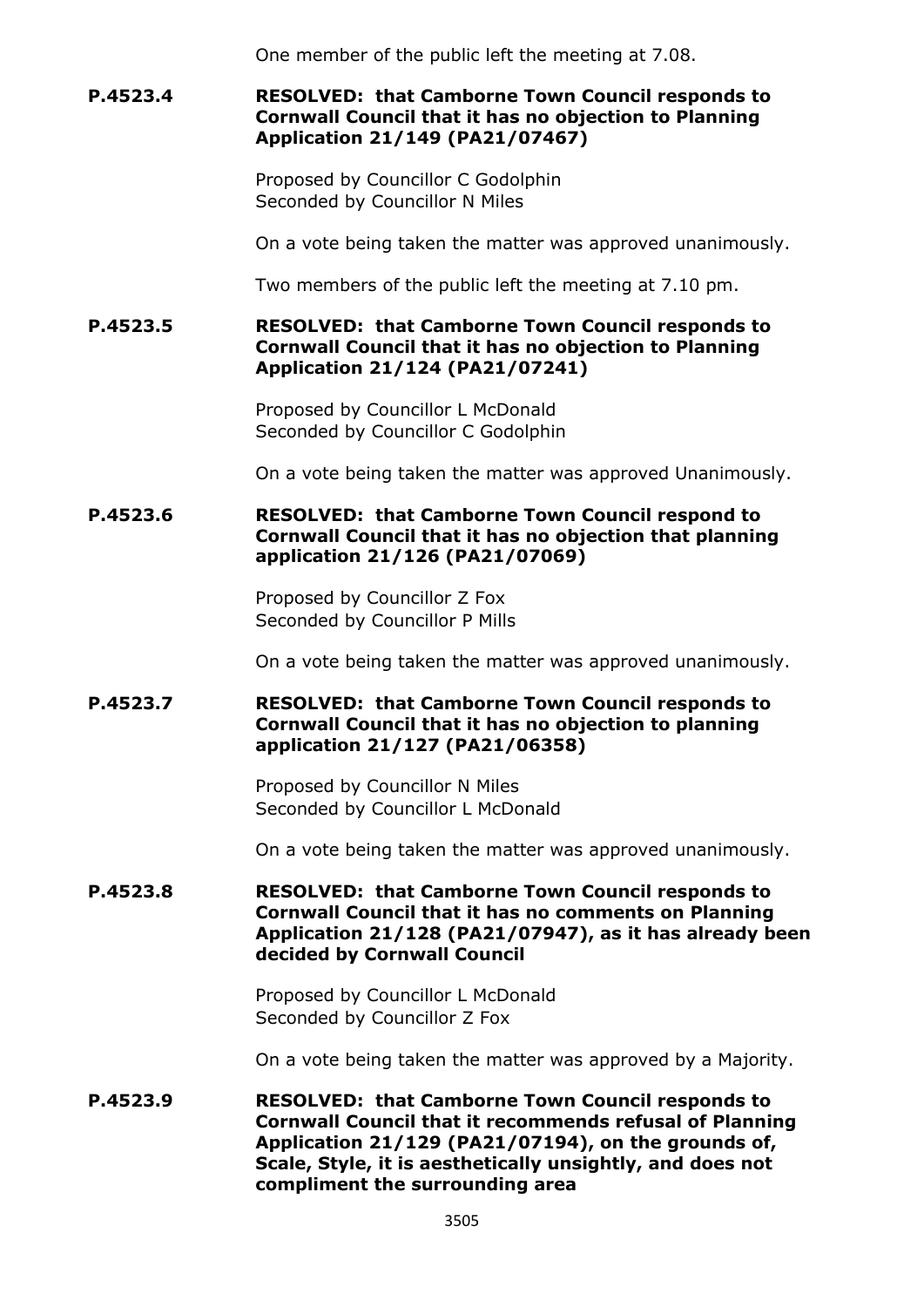Proposed by Councillor N Heather Seconded by Councillor C Godolphin

On a vote being taken the matter was approved Unanimously.

## **P.4523.10 RESOLVED: that Camborne Town Council responds to Cornwall Council that it has no objection to Planning Application 21/130 (PA21/07217)**

Proposed by Councillor P Mills Seconded by Councillor Z Fox

On a vote being taken the matter was approved unanimously.

### **P.4523.11 RESOLVED: that Camborne Town Council responds to Cornwall Council that it recommends refusal of Planning Application 21/132 (PA21/06722), as the original plans to retain original features have not been complied with, and enforcement on this should be addressed**

Proposed by Councillor N Heather Seconded by Councillor P Mills

On a vote being taken the matter was approved Unanimously.

**P.4523.12 RESOLVED: that Camborne Town Council responds to Cornwall Council that it recommends refusal of Planning Application 21/133 (PA21/06746), as there was insufficient information provided to justify the need for an agricultural building at the site**

> Proposed by Councillor Z Fox Seconded by Councillor P Mills

On a vote being taken the matter was approved Unanimously.

**P.4523.13 RESOLVED: that Camborne Town Council responds to Cornwall Council that it cannot recommend approval of Planning Application 21/137 (PA21/06133) in its current form. While the Town Council are broadly supportive of low impact tourist business development, in this case no details of grey water treatment and drainage have been supplied. The site is adjacent to important wetland/moorland; part of a S.S.S.I 'impact risk zone'.**

> **It is not clear from the plans whether mains water and grey water drainage will be connected to the 'pods' and no technical details of the composting toilets have been supplied. It would appear to be a 'design flaw' to situate the washing facilities together with composting toilets when those could be separated on the site.**

**Although the site is under the size where an EIA is expected, a wildlife survey would be desirable in this case,**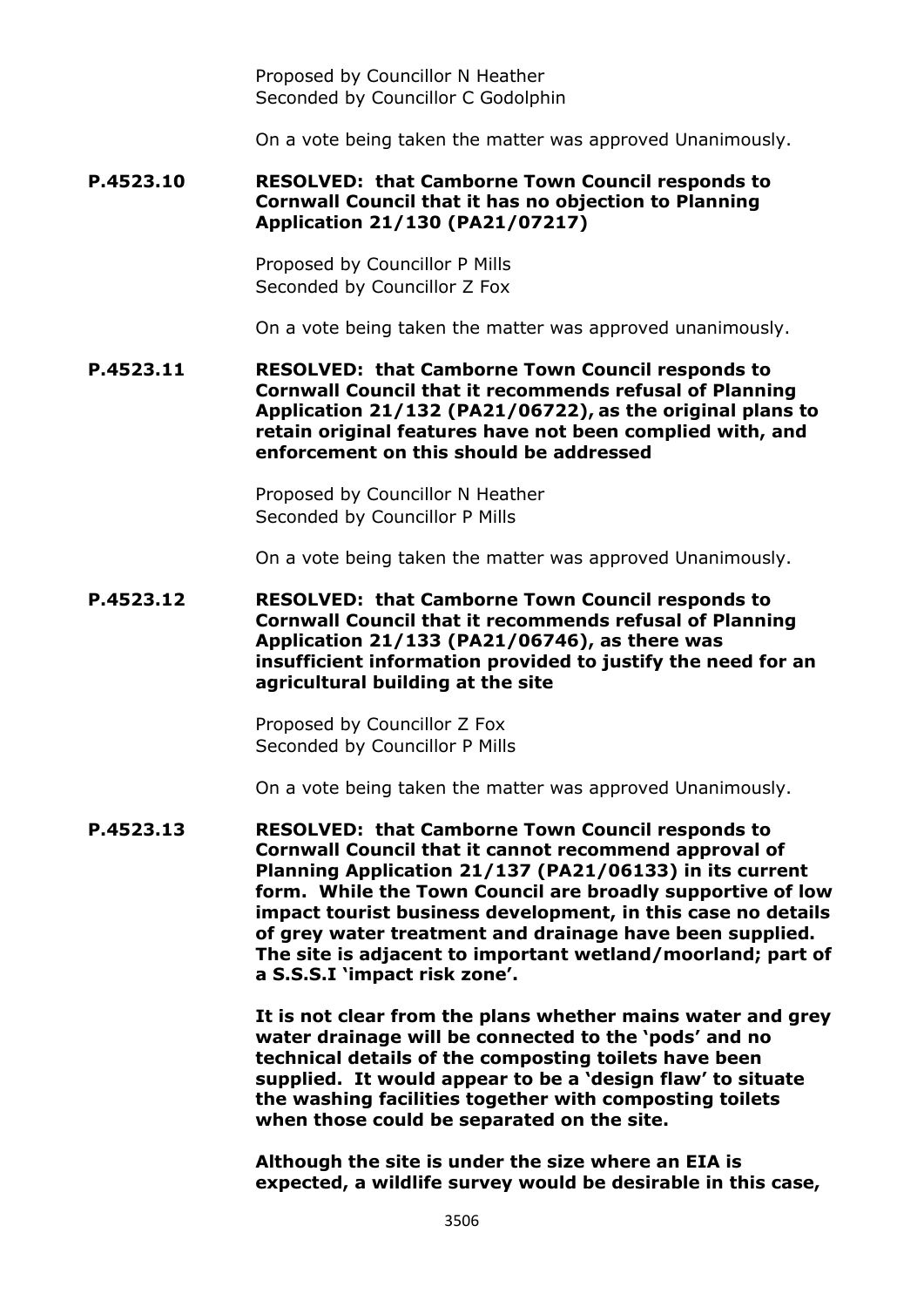**to include habitat protection measures (in the interest of protecting biodiversity, including any rare species which may be present on site). This should preferably include the area of moorland adjacent to the proposed development site but within the ownership of the applicant. These considerations and are given increased weight in light of the proposal to operate year-round.**

**We also consider that the proposed visibility splay does contribute to significant impact in the landscape, and we would seek to see this addressed/ameliorated for, within the scheme (for example Cornish hedge creation).**

**If Cornwall Council were minded to approve the development, Camborne Town Council ask that a full landscaping plan be made a condition, and a controlled minimum of materials brought onto the site in line with the indicative plans supplied**

Proposed by Councillor Z Fox Seconded by Councillor N Heather

On a vote being taken the matter was approved Unanimously.

**P.4523.14 RESOLVED: that Camborne Town Council responds to Cornwall Council that it has no objection in principle to Planning Application 21/138 (PA21/07301), but note concerns on the loss of the Cornish hedge, and would recommend the seeking of improvement to the boundary treatment and amenity area**

> Proposed by Councillor Z Fox Seconded by Councillor L McDonald

On a vote being taken the matter was approved by a Majority.

**P.4523.15 RESOLVED: that Camborne Town Council responds to Cornwall Council that it has no objection to Planning Application 21/142 (PA21/07446), but note the lack of Cornish materials**

> Proposed by Councillor C Godolphin Seconded by Councillor L McDonald

On a vote being taken the matter was approved Unanimously.

**P.4523.16 RESOLVED: that Camborne Town Council responds to Cornwall Council that it has no objection to Planning Application 21/143 (PA21/07119); subject to the agreement of South West Water regarding surface water run-off**

> Proposed by Councillor Z Fox Seconded by Councillor P Mills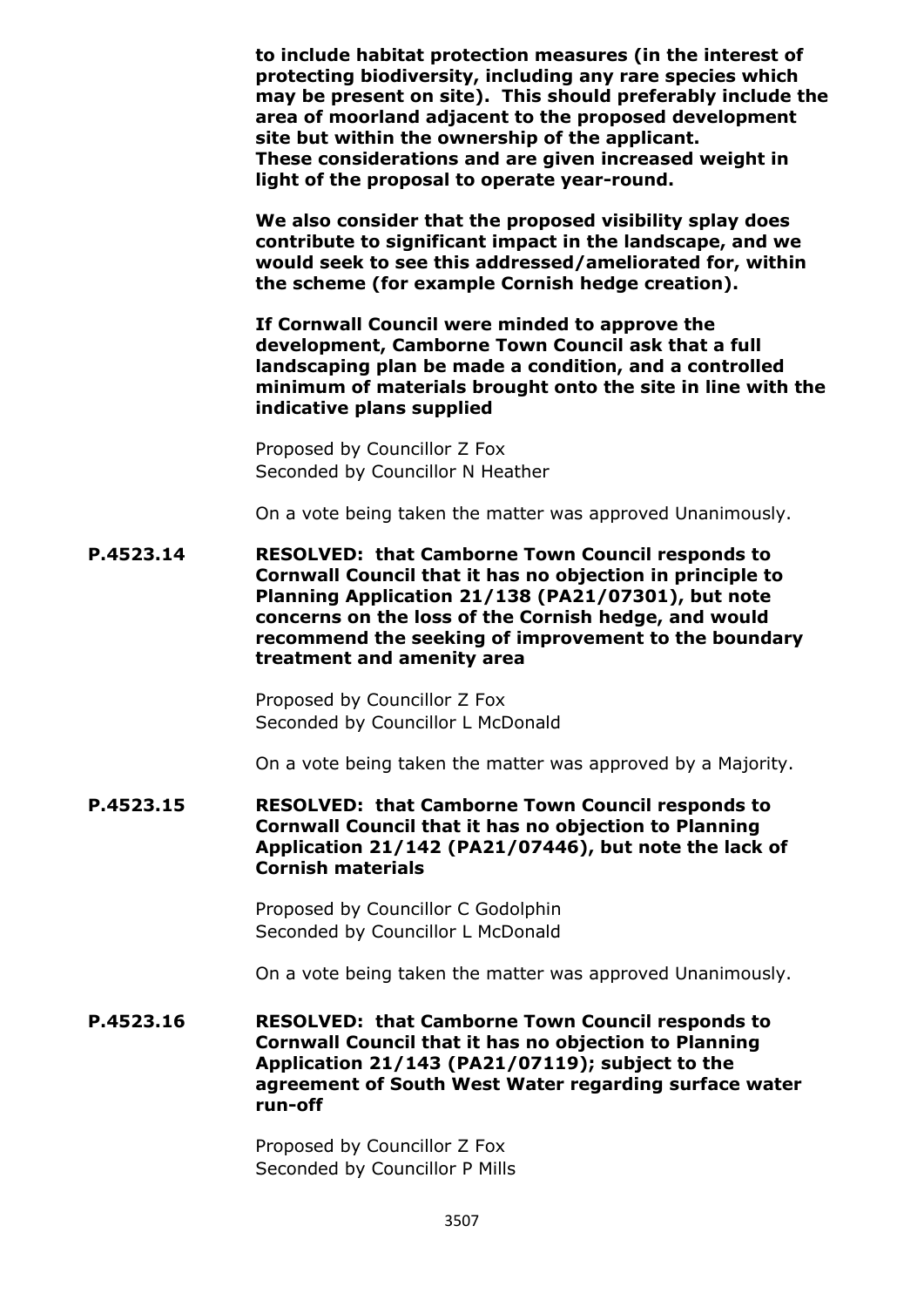On a vote being taken the matter was approved Unanimously.

#### **P.4523.17 RESOLVED: that Camborne Town Council responds to Cornwall Council that it can offer no comment on planning application 21/144 (PA21/07568), due to the lack of evidence of continued use**

Proposed by Councillor N Miles Seconded by Councillor Z Fox

On a vote being taken the matter was approved Unanimously.

**P.4523.18 RESOLVED: that Camborne Town Council responds to Cornwall Council that it has no objection in principle to planning application 21/146 (PA21/07564); subject to Cornwall Council addressing the re-routing of the Public Right of Way which currently runs through site**

> Proposed by Councillor P Mills Seconded by Councillor Z Fox

On a vote being taken the matter was approved Unanimously.

**P.4523.19 RESOLVED: that Camborne Town Council responds to Cornwall Council that it has no objection to planning application 21/147 (PA21/08000); subject to a condition being applied tying the Annexe to family use only**

> Proposed by Councillor L McDonald Seconded by Councillor C Godolphin

On a vote being taken the matter was approved Unanimously.

**P.4523.20 RESOLVED: that Camborne Town Council responds to Cornwall Council that it recommends refusal of planning application 21/148 (PA21/08538), as it would be out of character of the area**

> Proposed by Councillor C Godolphin Seconded by Councillor L McDonald

On a vote being taken the matter was approved by a Majority.

## **P.4524 TO ADDRESS ADDITIONAL PLANNING APPLICATIONS RECEIVED, AFTER AGENDA COMPILED**

| TC Number:   | 21/150                                   |
|--------------|------------------------------------------|
| CC Number:   | PA21/08085                               |
| Development: | Building a detached single story garden  |
|              | building with a flat roof and relocating |
|              | rear garden fence.                       |
| Location:    | 59 Pendarves Street Tuckingmill TR14 8NP |
| Applicant:   | Mr Nicholas Williams                     |
| Grid Ref:    | 165864 / 40931                           |
|              | 3508                                     |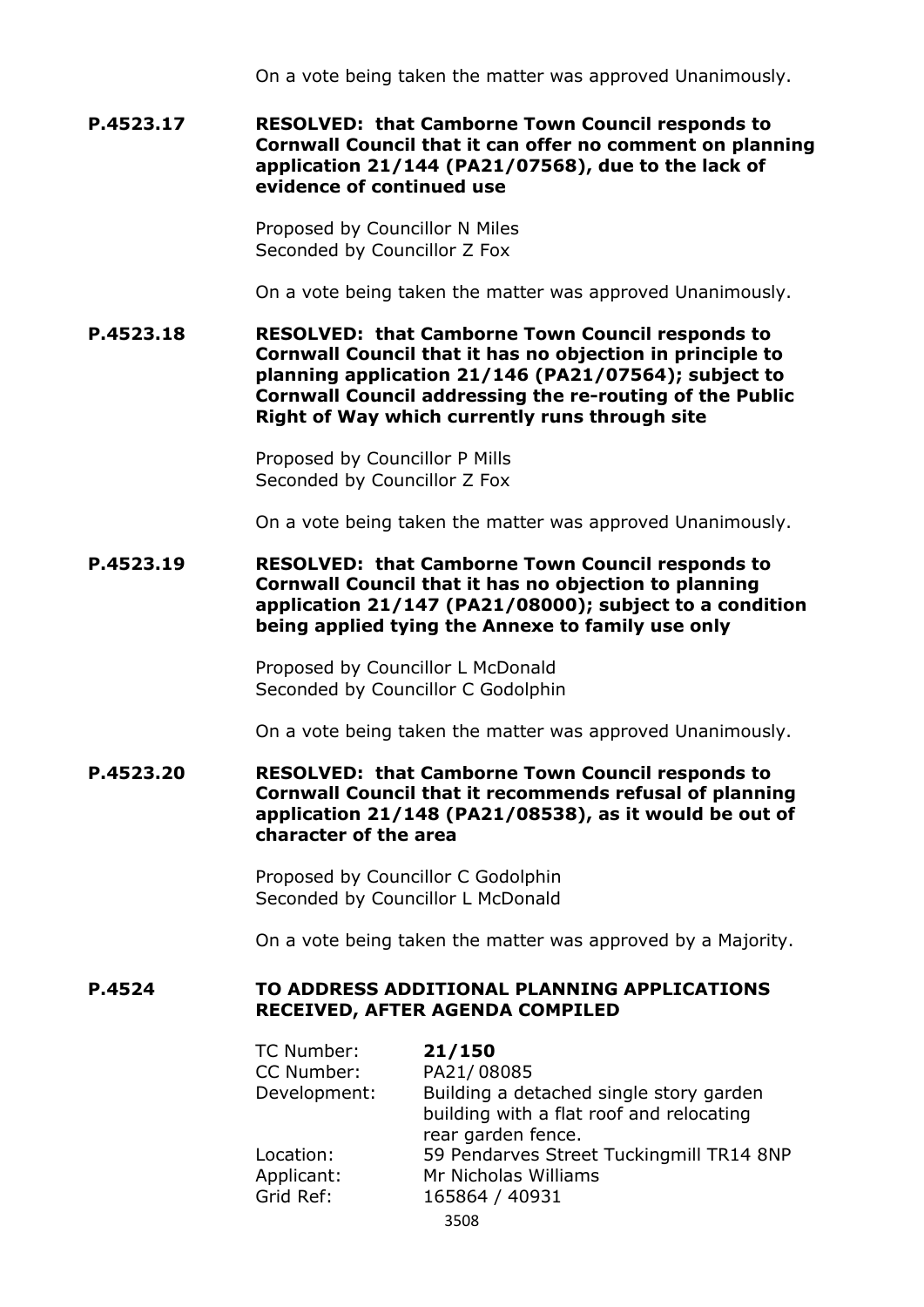Comment Submission Date: 08.09.21

| TC Number:<br>CC Number:<br>Development: | 21/151<br>PA21/07869<br>T1 (Alder) Fell tree and retain a 1.5m monolith<br>at roof height. T8 (Whitebeam) Crown raise<br>tree removing 3 small diameter branches and 1<br>crossing central branch. Reduce over extended<br>tips of trees Eastern canopy by 1m (from 8m -<br>7m) to help re-balance crown from loss of<br>companion tree. |
|------------------------------------------|------------------------------------------------------------------------------------------------------------------------------------------------------------------------------------------------------------------------------------------------------------------------------------------------------------------------------------------|
|                                          | (T1 Alder). T4 (Oak) Remove 1 lowest branch<br>back to main stem in entirety and a few small<br>diameter branches back to secondary points of<br>origin to allow for a 2m crown raise lift.<br>T7 (Ash) Remove 2 branches in entirety                                                                                                    |
| Location:                                | The Old School House 7 Pendarves Road<br>Camborne TR14 7QB                                                                                                                                                                                                                                                                               |
| Applicant:                               | Waterson                                                                                                                                                                                                                                                                                                                                 |
| Grid Ref:                                | 164517 / 39567                                                                                                                                                                                                                                                                                                                           |
| Comment Submission Date: 08.09.21        |                                                                                                                                                                                                                                                                                                                                          |
| — CRIPTAL                                |                                                                                                                                                                                                                                                                                                                                          |

| <b>IC Number:</b> | 21/152                              |
|-------------------|-------------------------------------|
| CC Number:        | PA21/07414                          |
| Development:      | Erection of dwelling.               |
| Location:         | Land adj to 177 North Roskear Road, |
|                   | Tuckingmill, Camborne               |
| Applicant:        | Mr & Mrs K Trewhella                |
| Grid Ref:         | 165772/41070                        |
|                   | Comment Submission Date: 08.09.21   |
|                   |                                     |

**P.4524.2 RESOLVED: that Camborne Town Council responds to Cornwall Council on Planning Application 21/151 (PA21/07869); subject to the works being conducted at the appropriate time of year, in line with best practice**

> Proposed by Councillor P Mills Seconded by Councillor Z Fox

On a vote being taken the matter was approved by a Majority.

# **P.4524.3 RESOLVED: that Camborne Town Council responds to Cornwall Council that it has no objection to Planning Application 21/150 (PA21/08085)**

Proposed by Councillor Z Fox Seconded by Councillor C Godolphin.

On a vote being taken the matter was approved Unanimously.

# **P.4524.4 RESOLVED: that Camborne Town Council responds to Cornwall Council that it has no objection to Planning Application Planning Application 21/152 (PA21/07414);**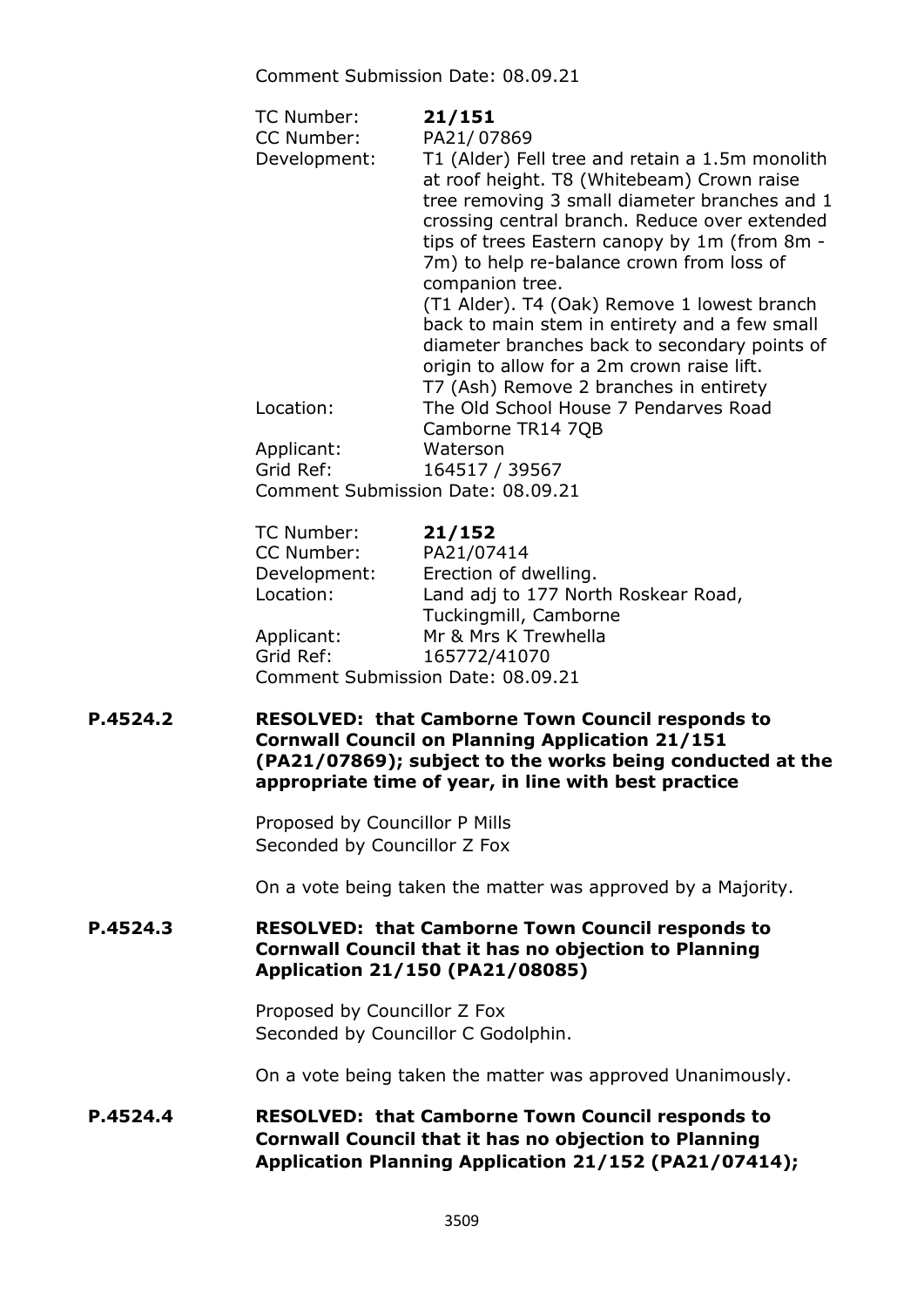## **but request that the hedging be retained for green amenity and biodiversity**

Proposed by Councillor P Mills Seconded by Councillor Z Fox

On a vote being taken the matter was approved by a Majority.

**P.4525 TO RECEIVE A REPORT ON PLANNING APPLICATIONS REVIEWED BY THE PLANNING COMMITTEE FOLLOWING ADDITIONAL INFORMATION RECEIVED FROM CORNWALL COUNCIL PLANNING OFFICERS IN ACCORDANCE WITH P.4113.2**

> Cornwall Council Planning Department asked that the Town Council re-visit their decision on planning application 21/112 (PA21/04514), Land and Buildings adjacent to Troon Moor Farm, Troon Moor, Troon, Camborne Camborne; Erection of two dwellings with variation of condition 2 (approved plans) in respect of decision PA20/00501 dated 15.04.21. The Majority of responses received from Councillors for submission to Cornwall Council were 'Agree to Disagree'.

> Cornwall Council Planning Department asked that the Town Council re-visit their decision on planning application 21/092 (PA21/05104), 1 Tolcarne Street, Camborne, Cornwall, TR14 8JH; Conversion and extension of existing dwelling to form two flats. The Majority of responses received from Councillors for submission to Cornwall Council were 'Agree with Planning Officer'.

## **P.4525.2 RESOLVED: that a report on planning applications reviewed by the Planning Committee following additional information received from Cornwall Council Planning Officers in accordance with P.4113.2, was received**

Proposed by Councillor C Godolphin Seconded by Councillor Z Fox

On a vote being taken the matter was approved Unanimously.

**P.4526 TO RECEIVE PLANNING APPLICATIONS FROM CORNWALL COUNCIL FOR WORKS WHICH CORNWALL COUNCIL WILL DECIDE UNDER DELEGATED AUTHORITY AND AGREE ANY COMMENTS IN ACCORDANCE WITH P.3365.2**

## **P.4526.2 RESOLVED: that Planning Applications from Cornwall Council for works which Cornwall Council will decide under delegated authority were received**

Proposed by Councillor Z Fox Seconded by Councillor P Mills

On a vote being taken the matter was approved Unanimously.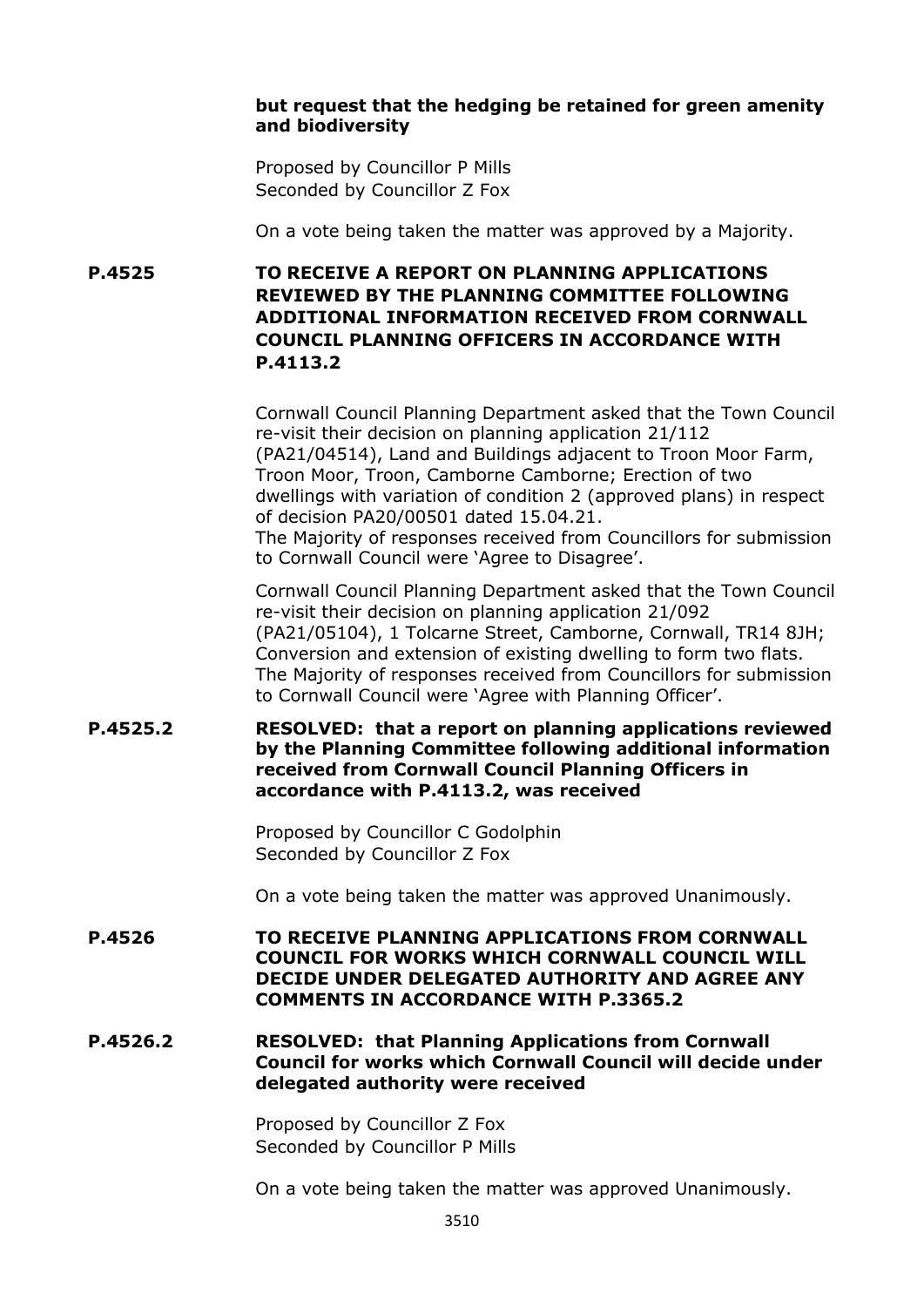**P.4527 TO RECEIVE NOTIFICATION OF PLANNING APPLICATIONS TO BE DECIDED BY CORNWALL COUNCIL PLANNING COMMITTEE**

There were no such applications.

### **P.4528 TO RECEIVE AN APPEAL NOTIFICATION FOR PA20/04347, 75 TRELAWARREN STREET, CAMBORNE**

#### **P.4528.2 RESOLVED: that an Appeal Notification for PA20/04347, 75 Trelawarren Street, Camborne; was received**

Proposed by Councillor Z Fox Seconded by Councillor L McDonald

On a vote being taken the matter was approved Unanimously.

- **P.4529 TO RECEIVE AN APPEAL NOTIFICATION FOR PA20/10327, LAND NORTH OF WOODCOCKS ROOST, BARRIPER, CAMBORNE, TR14 7QN**
- **P.4529.2 RESOLVED: that an Appeal Notification for PA20/10327, Land north of Woodcocks Roost, Barriper, Camborne, TR14 7QN; was received**

Proposed by Councillor C Godolphin Seconded by Councillor Z Fox

On a vote being taken the matter was approved Unanimously.

- **P.4530 TO RECEIVE AN ENFORCEMENT APPEAL DECISION NOTIFICATION FOR EN18/01989 LAND OPPOSITE HEARTIS FARM, COPPER HILL, TROON, CAMBORNE, TR14 9JW**
- **P.4530.2 RESOLVED: that an Enforcement Appeal Decision Notification for EN18/01989 Land opposite Heartis Farm, Copper Hill, Troon, Camborne, TR14 9JW; was received**

Proposed by Councillor Z Fox Seconded by Councillor C Godolphin

On a vote being taken the matter was approved Unanimously.

There being no further business the Chairman closed the meeting at 8.07 pm.

# **APPENDIX 1**

TC Number: **21/131**  CC Number: PA 21/06265 Development: To erect a white conservatory to the property.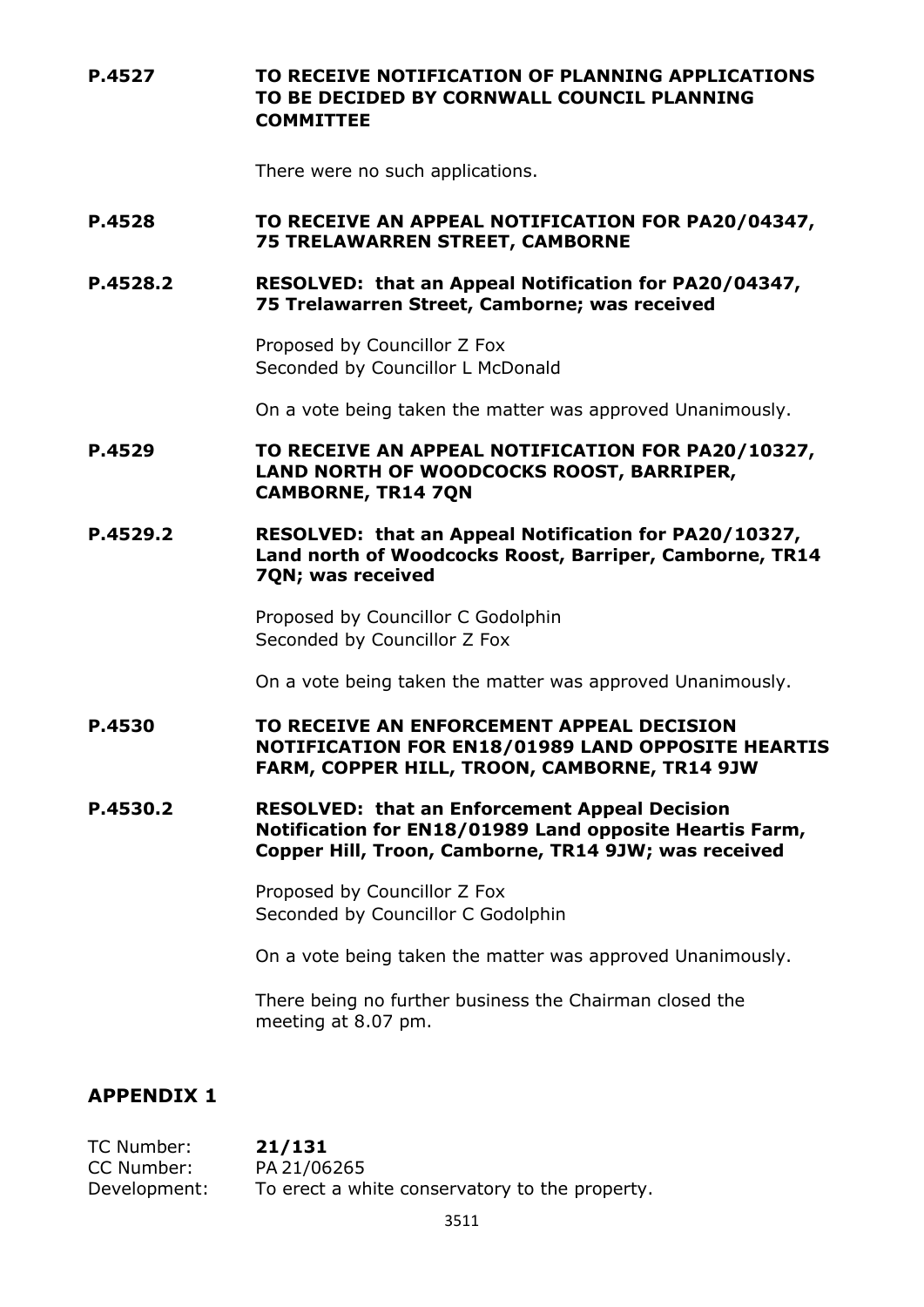Location: 76 Chivilas Road, Camborne, TR14 0FG<br>Grid Ref: 165343 / 41220 165343 / 41220 Comment Submission Date: 08.09.21<br>Comm Decision: No objection. Comm Decision:

| TC Number:<br>CC Number:<br>Development:                                             | 21/134<br>PA21/07212<br>G1: light crown lifting to give clearance for highways 5.2m<br>G2: prune to clear BT wires approx 1m<br>T1: remove defected limb(south) over the main entrance<br>T2/T3: Remove two large conifers east of Tregenna House. The<br>Conifers have overgrown any sensible trimming size. Fears of<br>debris falling onto people, cars and the property. Excessive<br>shading becoming an issue for residents' well-being.<br>Replant with herbaceous, low growing shrubs or thorn for barrier. |
|--------------------------------------------------------------------------------------|---------------------------------------------------------------------------------------------------------------------------------------------------------------------------------------------------------------------------------------------------------------------------------------------------------------------------------------------------------------------------------------------------------------------------------------------------------------------------------------------------------------------|
| Location:                                                                            | Tregenna House Nursing Home, Pendarves Road, Camborne, TR14<br>7QG                                                                                                                                                                                                                                                                                                                                                                                                                                                  |
| Grid Ref:<br>Comm Decision:                                                          | 164351 / 39577<br>Comment Submission Date: 08.09.21<br>No objection.                                                                                                                                                                                                                                                                                                                                                                                                                                                |
| TC Number:<br>CC Number:<br>Development:<br>Location:<br>Grid Ref:<br>Comm Decision: | 21/135<br>PA 21/07109<br>Change of use from retail and offices to 1no. dwelling C3.<br>Trevada Music, 11 Chapel Street, Camborne TR14 8ER<br>164676 / 39978<br>Comment Submission Date: 08.09.21<br>No objection.                                                                                                                                                                                                                                                                                                   |
| TC Number:<br>CC Number:<br>Development:<br>Location:<br>Grid Ref:<br>Comm Decision: | 21/136<br>PA21/07281<br>Conversion of flat roof to pitch roof on linked garages.<br>1 and 2 Breaside, Brea, TR14 9DG<br>166373 / 40185<br>Comment Submission Date: 08.09.21<br>No objection.                                                                                                                                                                                                                                                                                                                        |
| TC Number:<br>CC Number:<br>Development:                                             | 21/139<br>PA21/07612<br>Works to tree namely: - Copper Beech in centre of rear garden of<br>property. Fell because of Meripilus Giganteus infection - subject to                                                                                                                                                                                                                                                                                                                                                    |
| Location:<br>Grid Ref:<br>Comment Submission Date: 08.09.21<br>Comm Decision:        | a Tree Preservation Order (TPO).<br>13 Pendarves Road, Camborne, TR14 7QB<br>164458 / 39563<br>No objection.                                                                                                                                                                                                                                                                                                                                                                                                        |
| TC Number:<br>CC Number:<br>Development:                                             | 21/141<br>PA21/07573<br>Works to trees namely: T's 1 & 2 (Sycamore) Fell. Replace with<br>one Oak nearer the North property boundary, within 5m of the<br>stump sites. T3 (Beech) - works (mainly drop-crotching) to<br>reduce branches - subject to a Tree Preservation Order.                                                                                                                                                                                                                                     |
| Location:<br>Grid Ref:                                                               | 16 Pendarves Road, Camborne, TR14 7QE<br>164431/39620                                                                                                                                                                                                                                                                                                                                                                                                                                                               |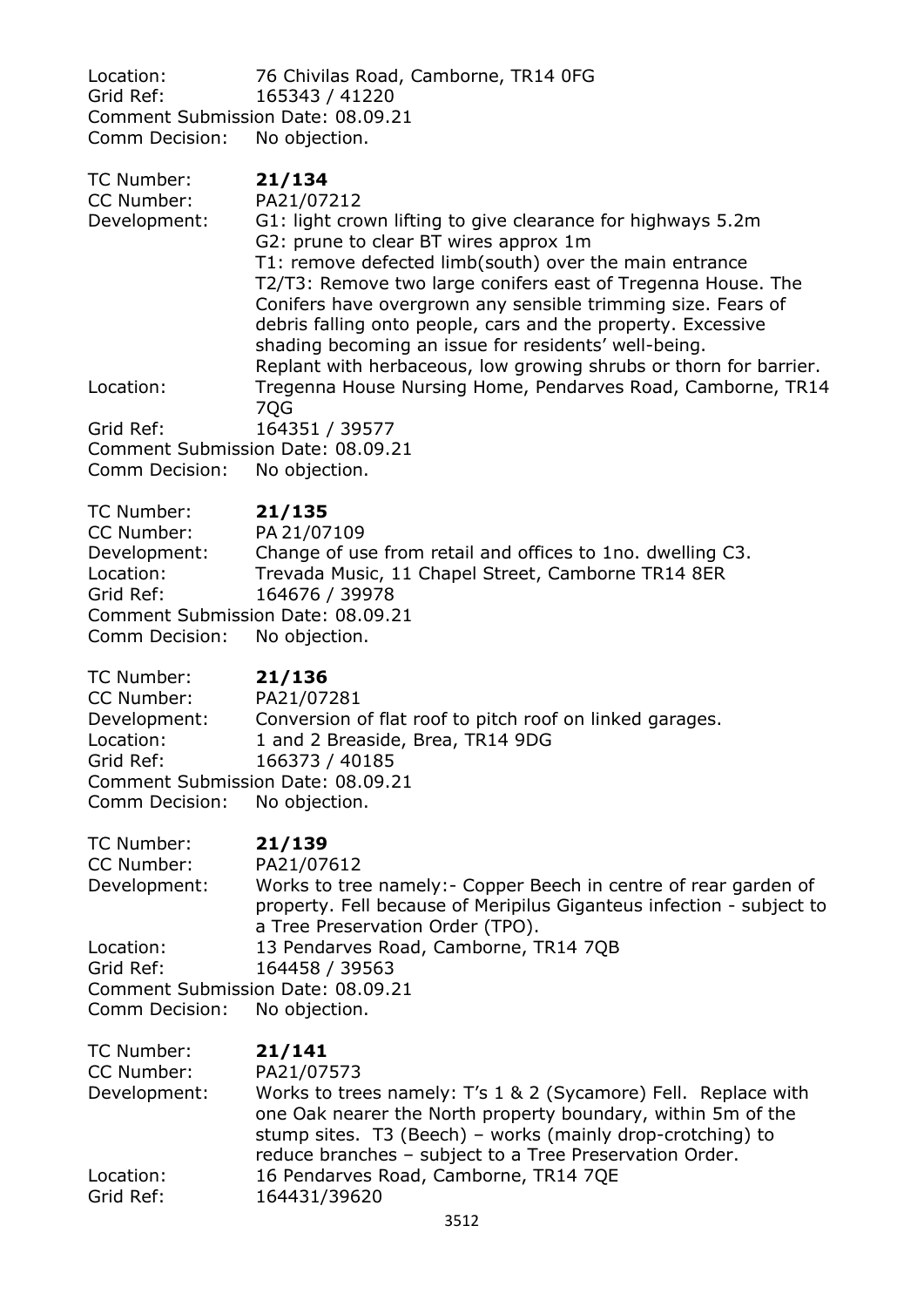Comment Submission Date: 08.09.21 Comm Decision: No objection.

# **APPENDIX 2**

| TC Number:                        | 21/124                                                                                             |
|-----------------------------------|----------------------------------------------------------------------------------------------------|
| CC Number:                        | PA21/07241                                                                                         |
| Development:                      | Loft conversion and extension.                                                                     |
| Location:                         | 3 Fore Street, Penponds, Camborne, TR14 0QF                                                        |
| Grid Ref:                         | 163724/39248                                                                                       |
| Comment Submission Date: 08.09.21 |                                                                                                    |
| Sent to:                          | Cllr L McDonald                                                                                    |
| Comm Decision:                    | No objection.                                                                                      |
| TC Number:                        | 21/126                                                                                             |
| CC Number:                        | PA21/07069                                                                                         |
| Development:                      | Conversion of domestic store/workshop to dwelling.                                                 |
| Location:                         | Chy Mor, Chycarn Moor, Troon, Camborne                                                             |
| Grid Ref:                         | 166739 / 37658                                                                                     |
| Comment Submission Date: 08.09.21 |                                                                                                    |
| Sent to:                          | Councillor Z Fox                                                                                   |
| Comm Decision:                    | No objection.                                                                                      |
| TC Number:                        | 21/127                                                                                             |
| CC Number:                        | PA21/06358                                                                                         |
| Development:                      | Single storey extension to rear left hand side elevation with utility                              |
|                                   | room and shower room. Extension of conservatory to the rear                                        |
|                                   | elevation. Removal of WC in outbuilding.                                                           |
| Location:                         | Trelew, 4 Park Holly, Treswithian, Camborne, TR14 7NQ                                              |
| Grid Ref:                         | 163565 / 40247                                                                                     |
| Comment Submission Date: 08.09.21 |                                                                                                    |
| Sent to:                          | <b>Councillor N Miles</b>                                                                          |
| Comm Decision:                    | No objection.                                                                                      |
| TC Number:                        | 21/128                                                                                             |
| CC Number:                        | PA21/07947                                                                                         |
| Development:                      | Non-material amendment (NMA5) for changing specification of                                        |
|                                   | private garden enclosures on northern section of Hidderley Park                                    |
|                                   | Development Site to W2/PA08/00610/FM dated 11/02/2010                                              |
| Location:                         | Residential Development, Hidderley Park, Camborne, TR14 0AF                                        |
| Comment Submission Date: 08.09.21 |                                                                                                    |
| Sent to:                          | Councillor S Weedon                                                                                |
| Comm Decision:                    | Camborne Town Council responds to Cornwall Council that it has                                     |
|                                   | no comments, as it has already been decided by Cornwall Council.                                   |
| TC Number:                        | 21/129                                                                                             |
| CC Number:                        | PA 21/07194                                                                                        |
| Development:                      | Householder application for retention and completion of extension<br>to dwelling (revised scheme). |
| Location:                         | Harbour House, Roskilly Lane, Barripper, Camborne                                                  |
| Grid Ref:                         | 163271 / 38417                                                                                     |
| Comment Submission Date: 08.09.21 |                                                                                                    |
| Sent to:                          | <b>Councillor N Heather</b>                                                                        |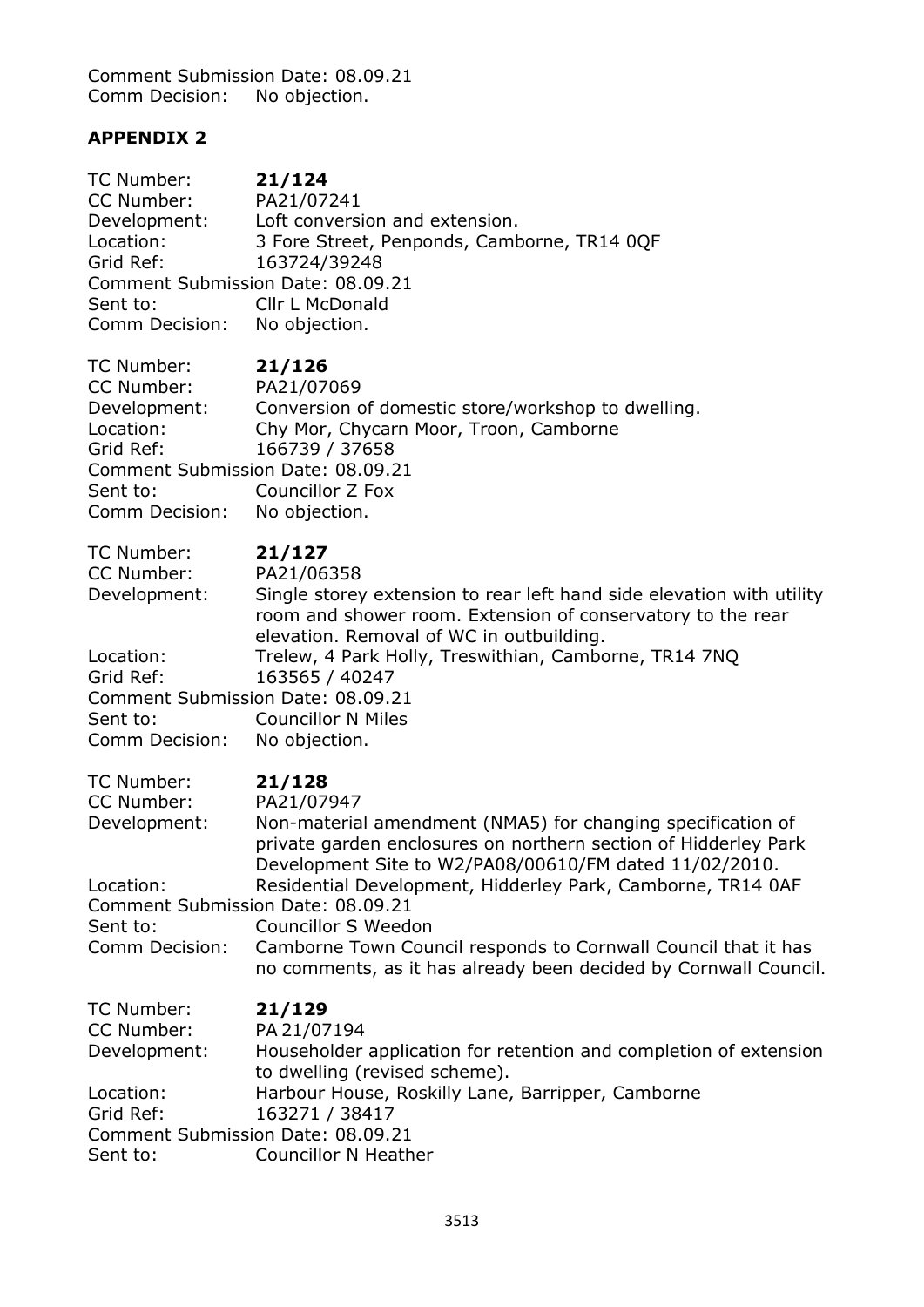| Comm Decision:                                                                                                                        | Recommends refusal of Planning Application 21/129<br>(PA21/07194), on the grounds of, Scale, Style, it is aesthetically<br>unsightly, and does not compliment the surrounding area.                                                                                                                                                                                                 |
|---------------------------------------------------------------------------------------------------------------------------------------|-------------------------------------------------------------------------------------------------------------------------------------------------------------------------------------------------------------------------------------------------------------------------------------------------------------------------------------------------------------------------------------|
| TC Number:<br>CC Number:<br>Development:                                                                                              | 21/130<br>PA 21/07217<br>Single storey rear extension to bungalow and widening of existing<br>drive.                                                                                                                                                                                                                                                                                |
| Location:<br>Grid Ref:<br>Comment Submission Date: 08.09.21<br>Sent to:<br>Comm Decision:                                             | 10 Boscean Close, Troon, TR14 9EU<br>166382 / 37964<br><b>Councillor P Mills</b><br>No objection.                                                                                                                                                                                                                                                                                   |
| TC Number:<br>CC Number:<br>Development:<br>Location:<br>Grid Ref:<br>Comment Submission Date: 08.09.21<br>Sent to:<br>Comm Decision: | 21/132<br>PA 21/06722<br>Retrospective: Retention of 3 dwellings and shed.<br>53 College Street, Camborne, Cornwall TR14 7JX<br>164200 / 40207<br><b>Councillor N Heather</b><br>Recommend refusal, as the original plans to retain original<br>features have not been complied with, and enforcement on this<br>should be addressed.                                               |
| TC Number:<br>CC Number:<br>Development:<br>Location:<br>Grid Ref:<br>Comment Submission Date: 08.09.21<br>Sent to:<br>Comm Decision: | 21/133<br>PA21/06746<br>Agricultural barn.<br>Jessys, Jessys Field, Camborne TR14 0BP<br>162642 / 41449<br><b>Councillor R Congdon</b><br>Recommend refusal, as there was insufficient information provided<br>to justify the need for an agricultural building at the site.                                                                                                        |
| TC Number:<br>CC Number:<br>Development:                                                                                              | 21/137<br>PA21/06133<br>Change of use of land to a mixed use of glamping and<br>agriculture including stationing of accommodation and<br>toilet/shower, construction of parking bays and associated<br>works.                                                                                                                                                                       |
| Location:                                                                                                                             | Land South of Croft Michael Farm, Croft Mitchell, Troon, Camborne<br>TR14 9JJ                                                                                                                                                                                                                                                                                                       |
| Comment Submission Date: 08.09.21<br>Sent to:<br>Comm Decision:                                                                       | Councillor Z Fox<br>Cannot recommend approval of this Planning Application in its<br>current form. While the Town Council are broadly supportive of<br>low impact tourist business development, in this case no details of<br>grey water treatment and drainage have been supplied. The site<br>is adjacent to important wetland/moorland; part of a S.S.S.I<br>'impact risk zone'. |
|                                                                                                                                       | It is not clear from the plans whether mains water and grey water<br>drainage will be connected to the 'pods' and no technical details of<br>the composting toilets have been supplied. It would appear to be                                                                                                                                                                       |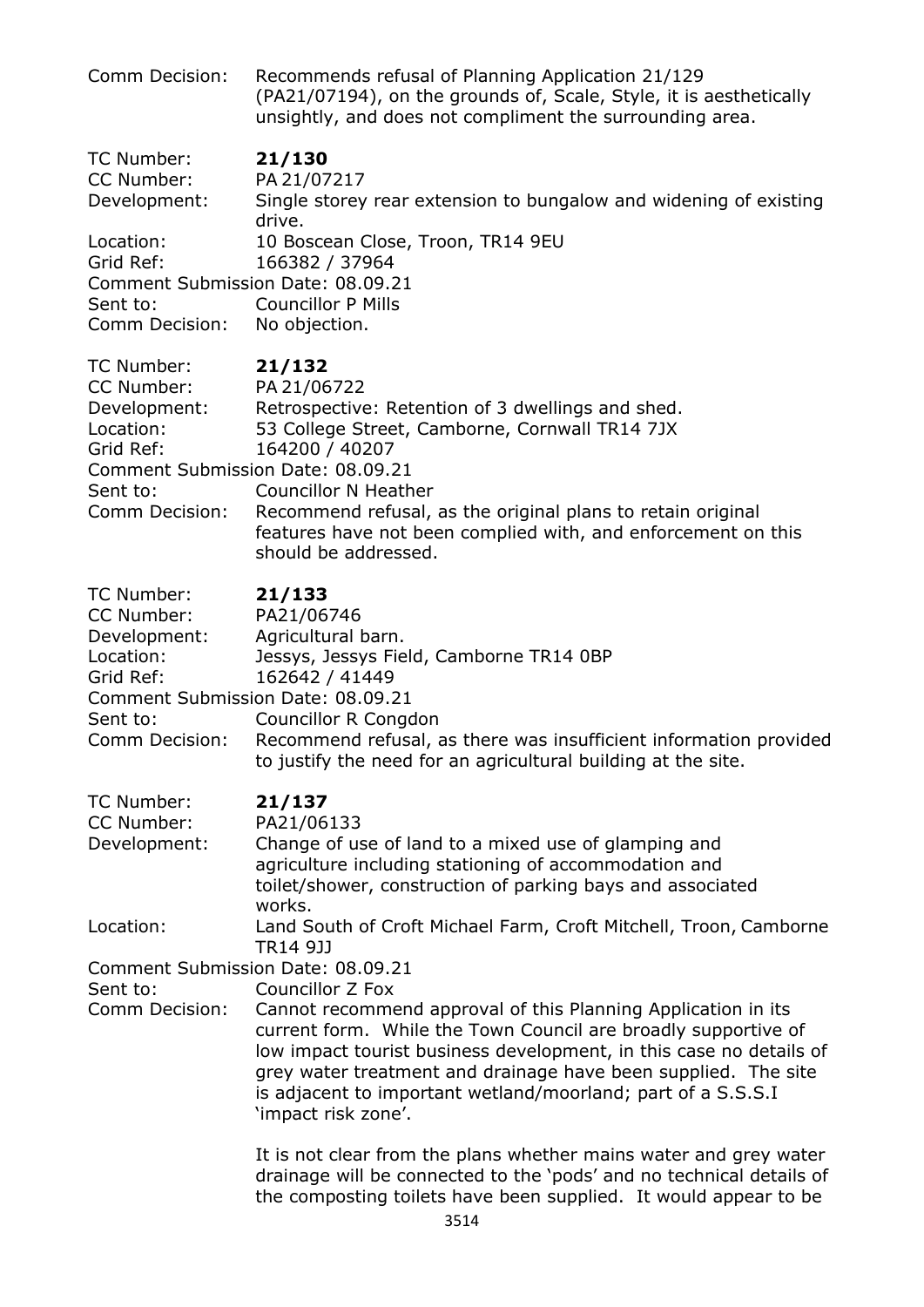a 'design flaw' to situate the washing facilities together with composting toilets when those could be separated on the site.

Although the site is under the size where an EIA is expected, a wildlife survey would be desirable in this case, to include habitat protection measures (in the interest of protecting biodiversity, including any rare species which may be present on site). This should preferably include the area of moorland adjacent to the proposed development site but within the ownership of the applicant.

These considerations and are given increased weight in light of the proposal to operate year-round.

We also consider that the proposed visibility splay does contribute to significant impact in the landscape, and we would seek to see this addressed/ameliorated for, within the scheme (for example Cornish hedge creation).

If Cornwall Council were minded to approve the development, Camborne Town Council ask that a full landscaping plan be made a condition, and a controlled minimum of materials brought onto the site in line with the indicative plans supplied.

|  |  | ×<br>۰ |
|--|--|--------|
|--|--|--------|

| TC Number:<br>CC Number:<br>Development:<br>Location:<br>Grid Ref:<br>Comment Submission Date: 08.09.21<br>Sent to:<br>Comm Decision: | 21/138<br>PA21/07301<br>Erection of two dwellings.<br>Land SW of Troon Moor Farm, Troon Moor, Troon, Camborne<br>166398 / 37926<br>Councillor Z Fox<br>No objection in principle, but note concerns on the loss of the<br>Cornish hedge, and would recommend the seeking of improvement<br>to the boundary treatment and amenity area.                                                                                                                                                                                                  |
|---------------------------------------------------------------------------------------------------------------------------------------|-----------------------------------------------------------------------------------------------------------------------------------------------------------------------------------------------------------------------------------------------------------------------------------------------------------------------------------------------------------------------------------------------------------------------------------------------------------------------------------------------------------------------------------------|
| TC Number:<br>CC Number:<br>Development:<br>Location:<br>Grid Ref:<br>Comment Submission Date: 08.09.21<br>Sent to:<br>Comm Decision: | 21/140<br>PA21/07438<br>Erection of 5 Dwellings and Associated Works.<br>Trevu House, Trevu Road, Camborne TR14 7AG<br>165091 / 39410<br>Councillor R Congdon<br>Recommend refusal as it would have an adverse environmental<br>impact to trees and habitat, the area is already over developed<br>and the drainage does not appear to be sufficient. The site is an<br>important green break in the town, and it is intrinsic to the<br>character of the area. The Town Council supports the comments<br>submitted by the WHS Officer. |
| TC Number:<br>CC Number:<br>Development:<br>Location:                                                                                 | 21/142<br>PA21/07446<br>Listed Building Consent to substitute locally quarried granite with<br>imported granite for replacement parapet wall approved in Listed<br>Building consent PA20/11249.<br>Camborne Community Centre, South Terrace, Camborne, TR14<br>8SU                                                                                                                                                                                                                                                                      |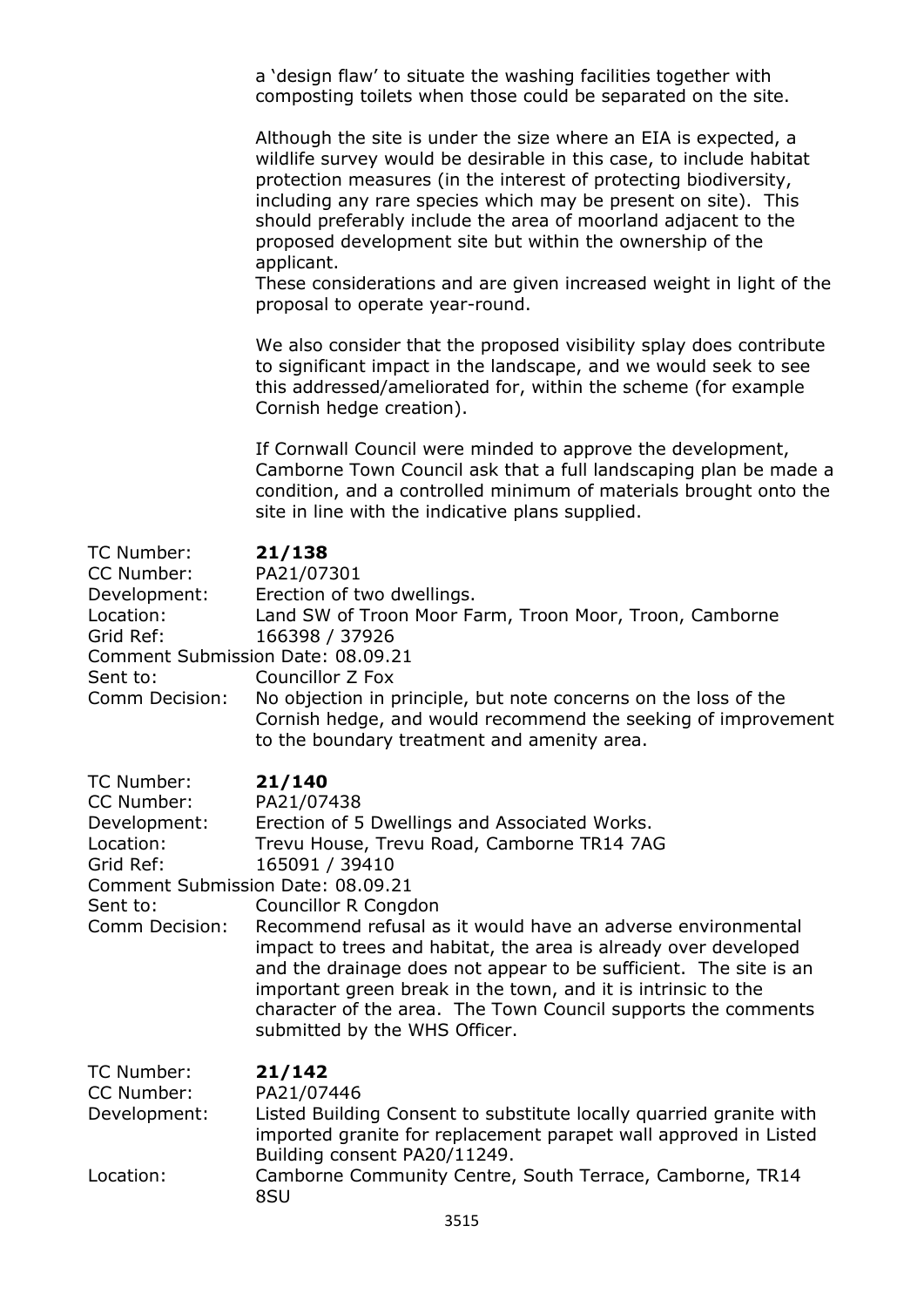| Grid Ref:<br>Comment Submission Date: 08.09.21<br>Sent to:<br>Comm Decision:                                                          | 164742/39736<br>Councillor S Weedon<br>No objection, but note the lack of Cornish materials.                                                                                                                                                                                                                                                                           |
|---------------------------------------------------------------------------------------------------------------------------------------|------------------------------------------------------------------------------------------------------------------------------------------------------------------------------------------------------------------------------------------------------------------------------------------------------------------------------------------------------------------------|
| TC Number:<br>CC Number:<br>Development:<br>Location:<br>Grid Ref:<br>Comment Submission Date: 08.09.21<br>Sent to:<br>Comm Decision: | 21/143<br>PA21/07119<br>Two storey side extension to create annexe.<br>10 Willow Drive, Camborne, TR14 7HR<br>163857/40672<br>Councillor Z Fox<br>No objection; subject to the agreement of South West Water<br>regarding surface water run-off.                                                                                                                       |
| TC Number:<br>CC Number:<br>Development:<br>Location:<br>Grid Ref:<br>Comment Submission Date: 08.09.21<br>Sent to:<br>Comm Decision: | 21/144<br>PA21/07568<br>Certificate of Lawfulness for existing use of Orchard View Lodge to<br>be used as a self-contained dwelling.<br>Orchard View Lodge, Chapel Hill Farm Plantation, Troon,<br>Camborne.<br>165569/36892<br><b>Councillor N Miles</b><br>Camborne Town Council could offer no comment, due to the lack<br>of evidence of continued use.            |
| TC Number:<br>CC Number:<br>Development:<br>Location:<br>Grid Ref:<br>Comment Submission Date: 08.09.21<br>Sent to:<br>Comm Decision: | 21/145<br>PA21/07567<br>Certificate of Lawfulness for existing use of Copper Mill Lodge to be<br>used as a self-contained residential dwelling.<br>Orchard View Lodge, Chapel Hill Farm Plantation, Troon,<br>Camborne.<br>165569/36892<br><b>Councillor N Miles</b><br>Camborne Town Council could offer no comment, due to the lack<br>of evidence of continued use. |
| TC Number:<br>CC Number:<br>Development:<br>Location:<br>Grid Ref:<br>Comment Submission Date: 08.09.21<br>Sent to:<br>Comm Decision: | 21/146<br>PA21/07564<br>Conversion of existing garage into bedroom, utility and toilet.<br>14 Hen Wythva Camborne Cornwall TR14 7XN<br>165149 / 39769<br><b>Councillor P Mills</b><br>No objection in principle; subject to Cornwall Council addressing<br>the re-routing of the Public Right of Way which currently runs<br>through site.                             |
| TC Number:<br>CC Number:<br>Development:<br>Location:<br>Grid Ref:                                                                    | 21/147<br>PA21/08000<br>Proposed Annexe to provide bedroom and living area.<br>4 St Martins Close Camborne TR14 7DY<br>164290 / 39807                                                                                                                                                                                                                                  |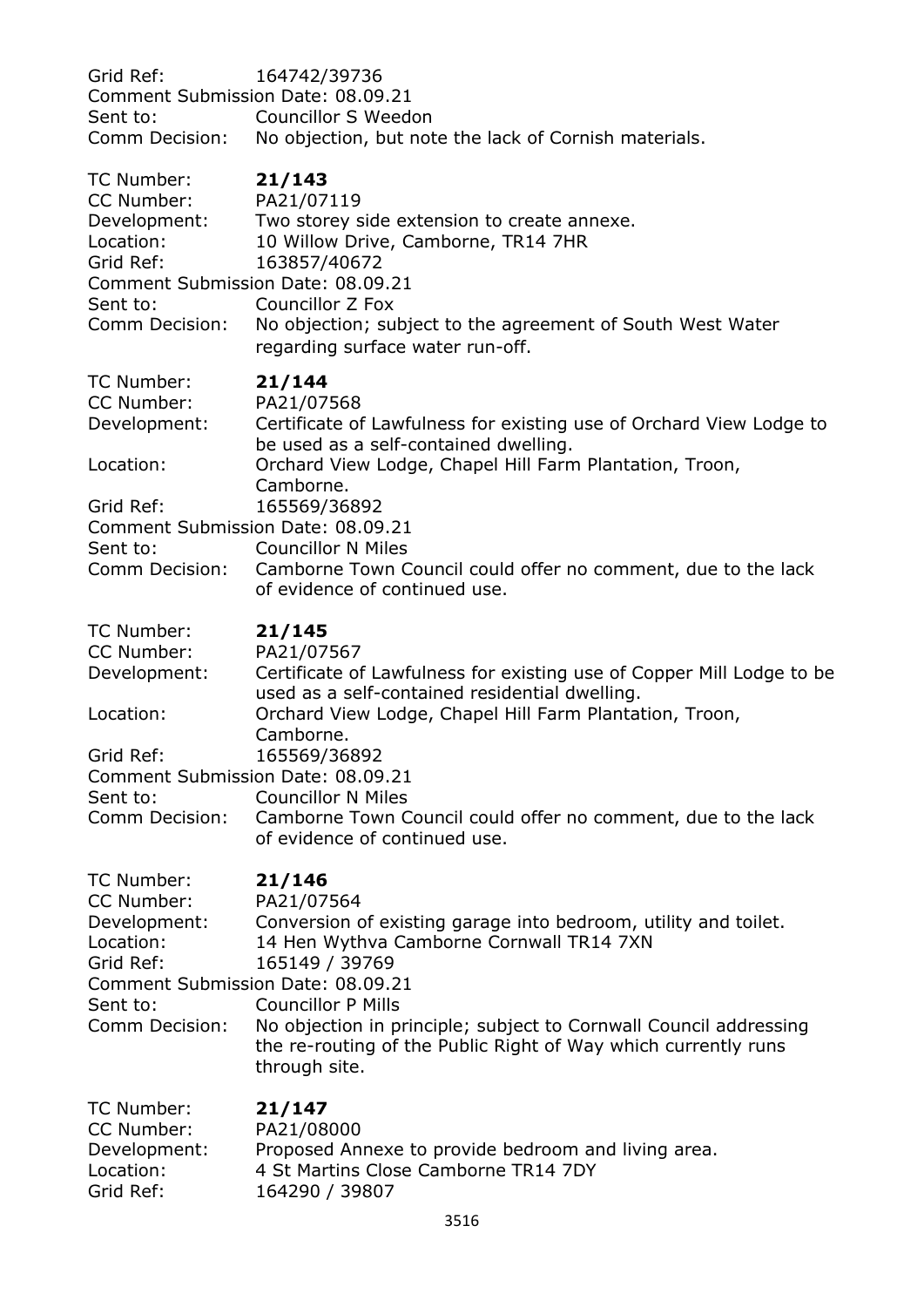| Comment Submission Date: 08.09.21<br><b>Councillor L McDonald</b><br>No objection; subject to a condition being applied tying the Annexe<br>to family use only.                                     |
|-----------------------------------------------------------------------------------------------------------------------------------------------------------------------------------------------------|
| 21/148                                                                                                                                                                                              |
| PA21/08538<br>Prior Notification for the proposed installation of a 20.0m Phase 8<br>Monopole C/W.                                                                                                  |
| wrapround Cabinet at base and associated ancillary works.<br>Kerrier Way Camborne TR14 8DB<br>165345 / 40315                                                                                        |
| Comment Submission Date: 08.09.21                                                                                                                                                                   |
| Councillor C Godolphin<br>Recommend refusal, as it would be out of character of the area.                                                                                                           |
| 21/149<br>PA21/07467                                                                                                                                                                                |
| Listed building consent for internal alterations to extend existing<br>mezzanine floor. Reorganisation of existing ground floor office to<br>reception area and installation of two new rooflights. |
| All Saints Community Centre Church View Road Camborne TR14<br>8RQ                                                                                                                                   |
| 165764 / 40750<br>Comment Submission Date: 08.09.21<br>Councillor C Godolphin<br>No objection.                                                                                                      |
|                                                                                                                                                                                                     |

# **APPENDIX 11**

| TC Number:                        | 21/150                                                                                                 |
|-----------------------------------|--------------------------------------------------------------------------------------------------------|
| CC Number:                        | PA21/08085                                                                                             |
| Development:                      | Building a detached single story garden building with a flat roof<br>and relocating rear garden fence. |
| Location:                         | 59 Pendarves Street Tuckingmill TR14 8NP                                                               |
| Grid Ref:                         | 165864 / 40931                                                                                         |
| Comment Submission Date: 08.09.21 |                                                                                                        |
| Comm Decision: No objection.      |                                                                                                        |

| TC Number:<br>CC Number:          | 21/151<br>PA21/07869                                                                                                        |
|-----------------------------------|-----------------------------------------------------------------------------------------------------------------------------|
| Development:                      | T1 (Alder) Fell tree and retain a 1.5m monolith at roof height. T8                                                          |
|                                   | (Whitebeam) Crown raise tree removing 3 small diameter<br>branches and 1 crossing central branch. Reduce over extended tips |
|                                   | of trees Eastern canopy by 1m (from 8m - 7m) to help re-balance                                                             |
|                                   | crown from loss of companion tree (T1 Alder). T4 (Oak) Remove 1                                                             |
|                                   | lowest branch back to main stem in entirety and a few small                                                                 |
|                                   | diameter branches back to secondary points of origin to allow for a<br>2m crown raise lift.                                 |
|                                   | T7 (Ash) Remove 2 branches in entirety.                                                                                     |
| Location:                         | The Old School House 7 Pendarves Road Camborne TR14 7QB                                                                     |
| Grid Ref:                         | 164517 / 39567                                                                                                              |
| Comment Submission Date: 08.09.21 |                                                                                                                             |
| Comm Decision:                    | No objection; subject to the works being conducted at the<br>appropriate time of year, in line with best practice.          |